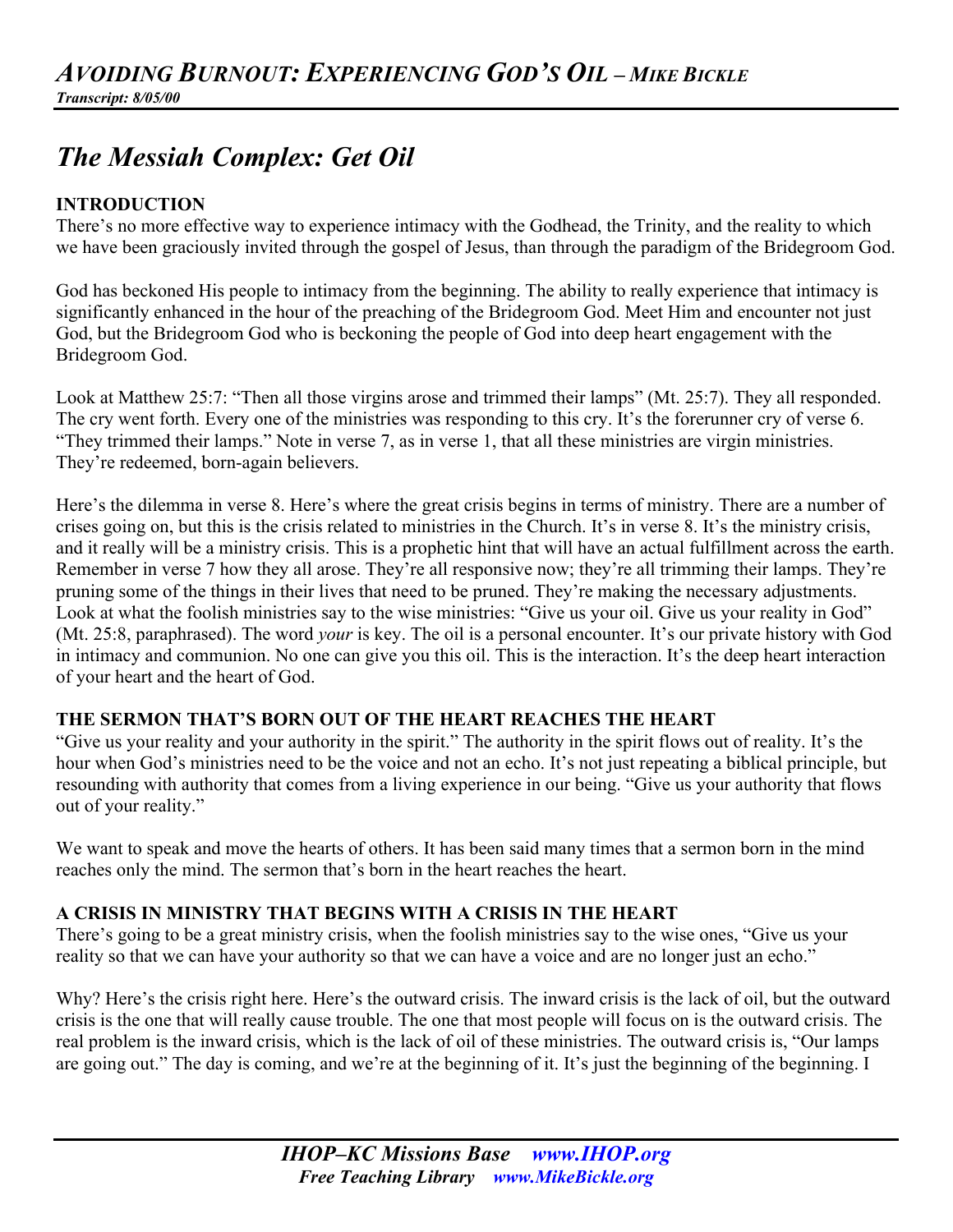can see the trend. It doesn't take a particular amount of discernment. I can see the trend where some ministries that are large today won't exist at all.

There won't be a trace of them in ten and twenty years. Ministries that you've never heard of right now will be ministries that God is using to release His power in the earth in biblical, eschatological proportions.

The size and impact of the ministry doesn't matter. That's not our number one goal in life, but that's what I'm talking about right now. In terms of impact of ministry it doesn't matter what the size is in the year 2000. It really doesn't. King David went from being a little harp player out in the back hills of Bethlehem to the greatest king in Israel's history except Jesus. It can happen in a moment. Of course, you've heard it said that kings can be appointed in a day; deliverers are formed in a lifetime. God is going to raise up His deliverers, but right now He's forming them. It's called oil in their lamps. The great deliverers that are being formed on the backside of the desert, in the Bethlehem back hills right now, those who will be well known in twenty, thirty, and forty years, many of them are completely unheard of right now. But while they're unheard of by men, heaven is listening to them a lot. They have a voice in their private life in God. They're cultivating their secret history in God right now. Hell doesn't know them yet, but hell will know them. The devil said, "Paul I know, Jesus I know, but who are you" (Acts 19:15, paraphrased)?

God is raising up deliverers. Right now they're getting oil in their lamps. They're known in heaven now, but they'll be known on the earth and they'll be known in hell. "Jesus I know; Paul I know. Who are you?" That's what the demons said in Acts 19. God is raising up deliverers.

#### **THE CONFESSION OF THE FOOLISH VIRGINS**

This phrase in verse 8, "Our lamps are going out" (Mt. 25:8), is the confession of the foolish virgins. It's their testimony: "Our ministry is dried up." What a statement! Beloved, there's going to be a tremendous shift. For lack of a better way to say it, I'll say it in a kind of carnal way. The power base in the kingdom is going to shift dramatically. The reason I'm saying that is not to make the unknown ministries happy. If it makes you happy, then you're not ready. It's not about being rich and famous one day: "Finally I made it! Mom, I told you I would make it." It's not about that.

When I say, "power base," I'm talking about the political, ecclesiastical power. I'm talking about influence with people. Just so you'll know, that was the problem that happened socially with the Pharisees and this young group of fishermen. The power base shifted. A lot of people ended up dead, for real. When the power base shifts, then martyrdom breaks out. The Pharisees had lamps until the new guys from Galilee who were the fishermen came on the scene out of the anointing of the Spirit. All the people began to go, and all the money and all the honor went with these young fishermen. The Pharisees didn't like it. A lot of people died in the wake of this.

A lot of disturbance takes place when the lamps go out. Ministries that are used to having lamps don't typically respond well when their lamps go out. They get angry at the new ones with lamps. That phrase, "Their lamps went out," makes me shudder. I don't say, "Hot dog!" I say, "Oh Lord." That's a frightening verse in the flesh. Men never give up their positions of influence and economics easily. They never do. Whether they name the name of Jesus or not, it's very rare, but that's a graceful process.

I love how Paul Cain says it. He says, "No one dangles gracefully." The coming decades are going to be a time of tremendous transition. God is raising up deliverers now.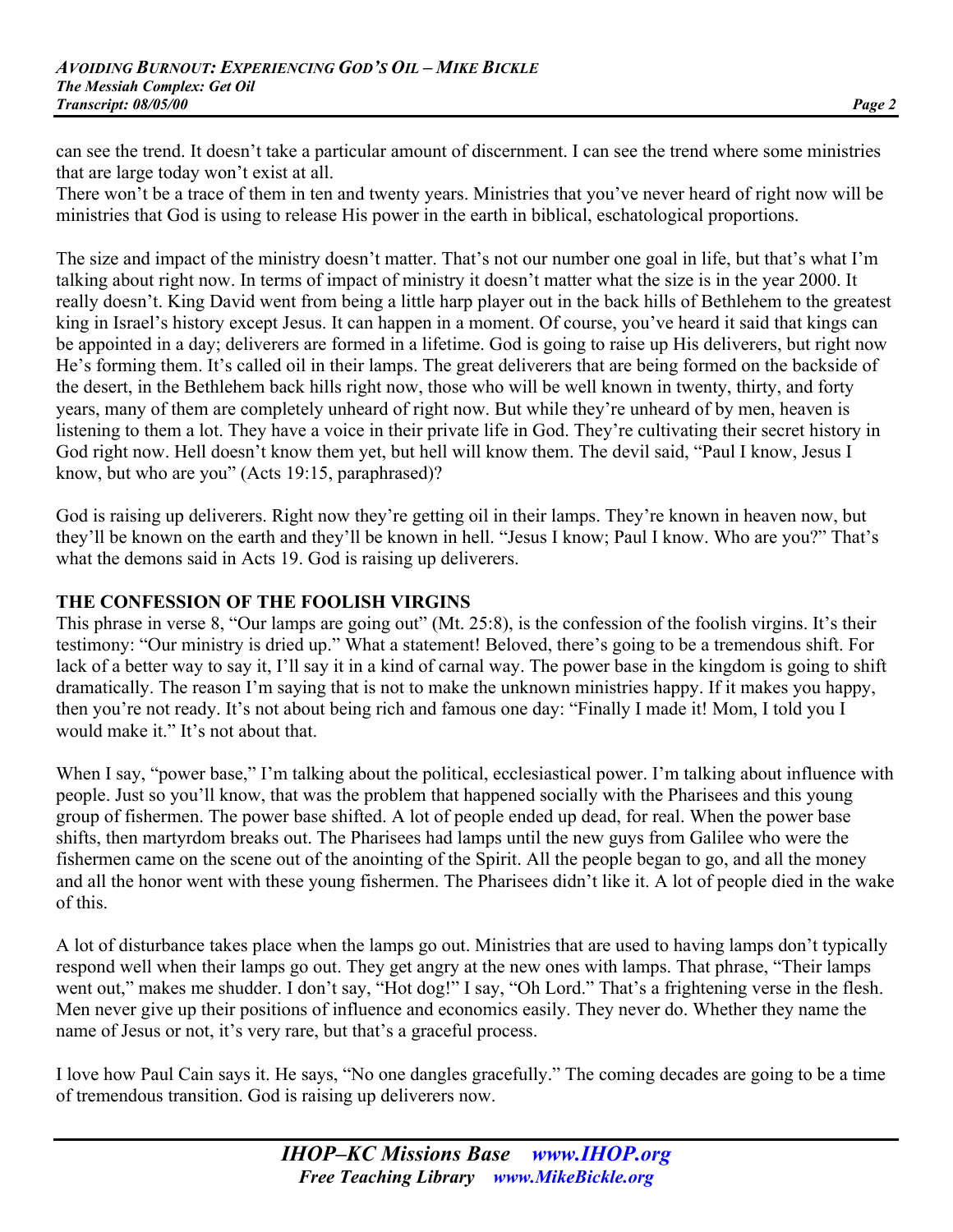## **ESCALATING SIN, DEMONIC RAGE, AND DIVINE JUDGMENTS**

The question we need to ask is, why are their lamps going out? We looked at it a little last week. It's because of the escalating sin that's breaking forth, the rage of Satan and the judgments of God. Those are the three reasons. It's sin breaking forth, Satan's rage being vented upon the human race, and the judgments of God shaking everything that can be shaken. The combination of those three things—escalating sin, demonic rage, and divine judgments—causes complete upheaval in the human race.

#### **MURDER, IMMORALITY, SORCERY, AND THEFT**

It's escalating sin. Whatever level of mature anointing it takes to move a heart today will take a significantly greater manifest authority in the days to come because of the amount of people demonized. It's the increase of immorality. There are four major sins in Revelations 9:21: murder, immorality, sorcery and theft. Those are the four primary, manifest sins in the human race at the end of the age. Revelations 17:2, which we looked at last week, says, "The nations will be drunk with fornication" (Rev. 17:2, paraphrased). Beloved, what's happening in the technology industry today in the next ten and twenty years and what's going to happen in the realm of sexual perversion is beyond anything we can fathom today. The nations in Revelation 17:2 and Revelations 18:3 will be drunk with their pursuit of counterfeit passion. They'll be drunk with it. It says in Isaiah 63:6 that the people will drunk in their fury, drunk in their anger against God. They'll be enraged at God.

Evangelism is going to be the real deal, or it's not going to happen. Imagine the kind of anointing it will take to preach effectively to multitudes that are drunk with fornication. Their lives are steeped in sorcery. Murder is everywhere.

You say, "Murder everywhere? What are you talking about?"

Of course, the best example we have in natural history is the Nazi regime and the Stalin regime. Fifty million died in six years. There were fifty million. Murder was at its highest level imaginable in human history for six years. I don't mean all fifty million were murdered, but millions—maybe twenty or thirty or forty, no one knows for sure—were murdered. It wasn't just because of Stalin or Hitler. The shocking thing was how many professionals or cultured, educated men who were ten and fifteen levels of hierarchy down participated in murder when they had license to do it. You take a man's heart that's drunk with immorality and steeped in sorcery, and murder happens in all kinds of ways.

Then there are thefts: and again, in the Nazi regime one of the great statements is that a huge reason they murdered so many people in Russia and Nazi Germany was so that they could take their property. They had the generals and all the commanders who were the little guys ten levels down use their little badges to send people to murder camps to get their property for theft. It was motivated by theft.

I studied this six-year part of history because it's the clearest picture of what's coming under the reign of the Antichrist. It's murder and theft, immorality and sorcery. A billion people are going to get saved out of that. What kind of an anointing will be needed for a billion people? Right now people are angry with the Church because they ask for too much money, ministers are unanointed, they do dumb stuff, and they treated their parents badly. That's kind of the big thing today: "My dad was in the church. They got mad at him for no reason. I'm never going to church again."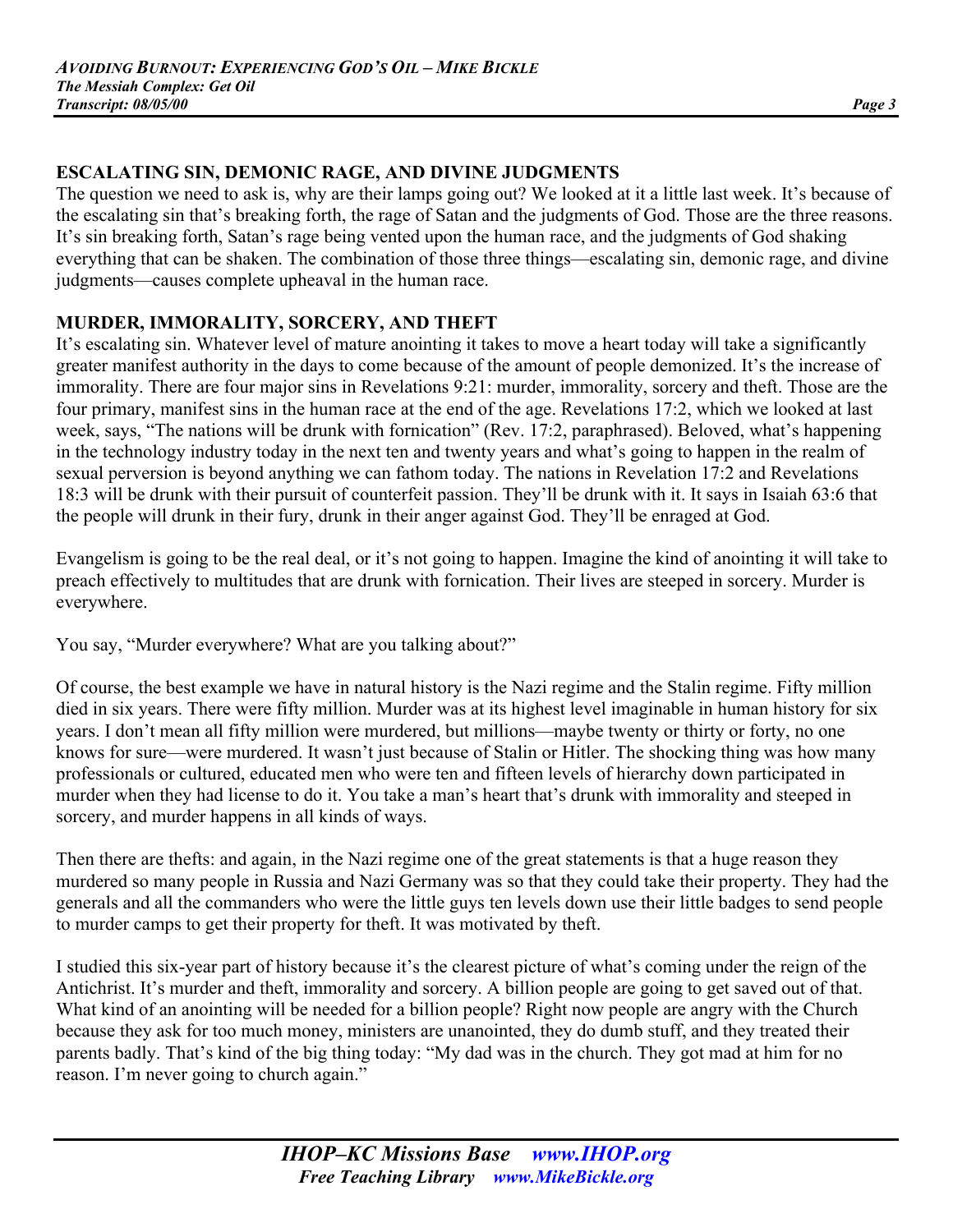Beloved, today we can hardly win them back. The level is going to be so much more intense than that. It will be murder, sorcery, being drunk with immorality, and thefts. It's accumulated demonic blindness on one end, and that's evangelism; it's the potential for the heart to get shut down even in the kingdom. There's only one answer: the authority of Jesus. There's only one fascination, and that's with God's beauty. Whether it's the billion getting saved from that darkness—and I mean darkness we can't even fathom—we're talking about what it would take to lead the evil men of the earth to the Lord. It's that kind of an anointing to break through the demonic strongholds. What is it going to take to keep a church in this kind of society from going over the edge into darkness? It will take one thing and one thing only: the anointing and the authority of the Lord. It will take oil in the lamps. It's really going to take oil in the lamps for real.

#### **CANNED SERMONS WILL BE WORTHLESS IN THE HOUR OF CONFLICT**

I don't mean to be really mean, but it doesn't take a lot of oil right now to build a 5,000-member church. You can build a 5,000-member church with some excellent oratory and some better leadership skills to organize people. You get some gifted people, some good music programs; some good "touch the heart" programs to minister to their felt needs, and excellent administration. I'm not criticizing it, but my point is this: it doesn't take significant supernatural power to build a 5,000-member church today. It takes a certain amount of synergism of a gifted team. The Lord is in the midst somewhat, and in some places more than others. All that's not going to work at all. When this thing breaks forth, they don't care how big your church was and how big your mailing list was back in the 1990s. They don't care. They want to know if the demon in their child comes out when you visit their home. That's all they care about. They want to know if, when you talk, their heart is moved under the authority of God towards God. They don't care what your degrees are; they don't care where you've been; they don't care how famous you used to be. That doesn't matter. Nothing will matter but meeting the real need of the hour.

The canned sermons that worked faithfully for decades will be worthless in the hour of conflict. They'll be worthless, worthless. Men will look at some of this and say, "You're pulling that on me right now in the hour of crisis?"

Again, I'm an amateur historian. My fascination with World War II is really only because of eschatological reasons, because of the end-times. It's a deliberate dress rehearsal hint to the human race of what's coming. I have no interest in and of itself except that it gives me the clearest picture of cultured societies turning demonic in a moment's time. It's part of the Lord's mercy in the midst of all the evil to give the human race a snapshot because it happens so suddenly. The great lament was the ineffectiveness of the Church in Europe and in Russia. I don't mean just the fearfulness. There were a number of men and women who stood their ground and were actually martyred. I'm not talking about fearfulness, although the majority were fearful in compromise. I'm not talking about boldness versus fear right now; that's a big issue. I'm talking about the power to deliver the nation with signs and wonders and through the spoken word. Even the bold came up short when it came to the anointing. It was the anointing to stand strong, but not the anointing to affect many people.

God is going to open up stadiums. They're going to be filled with God's people coming in with signs and wonders. There are a lot of lamps going out. In the midst of it a lot of *wars* are going to break out, if you will. I'm using that in a very figurative sense. A lot of conflicts will break out in the Church when the lamps go out. My point is that verse 18 isn't a small verse. This is a massive reality right here.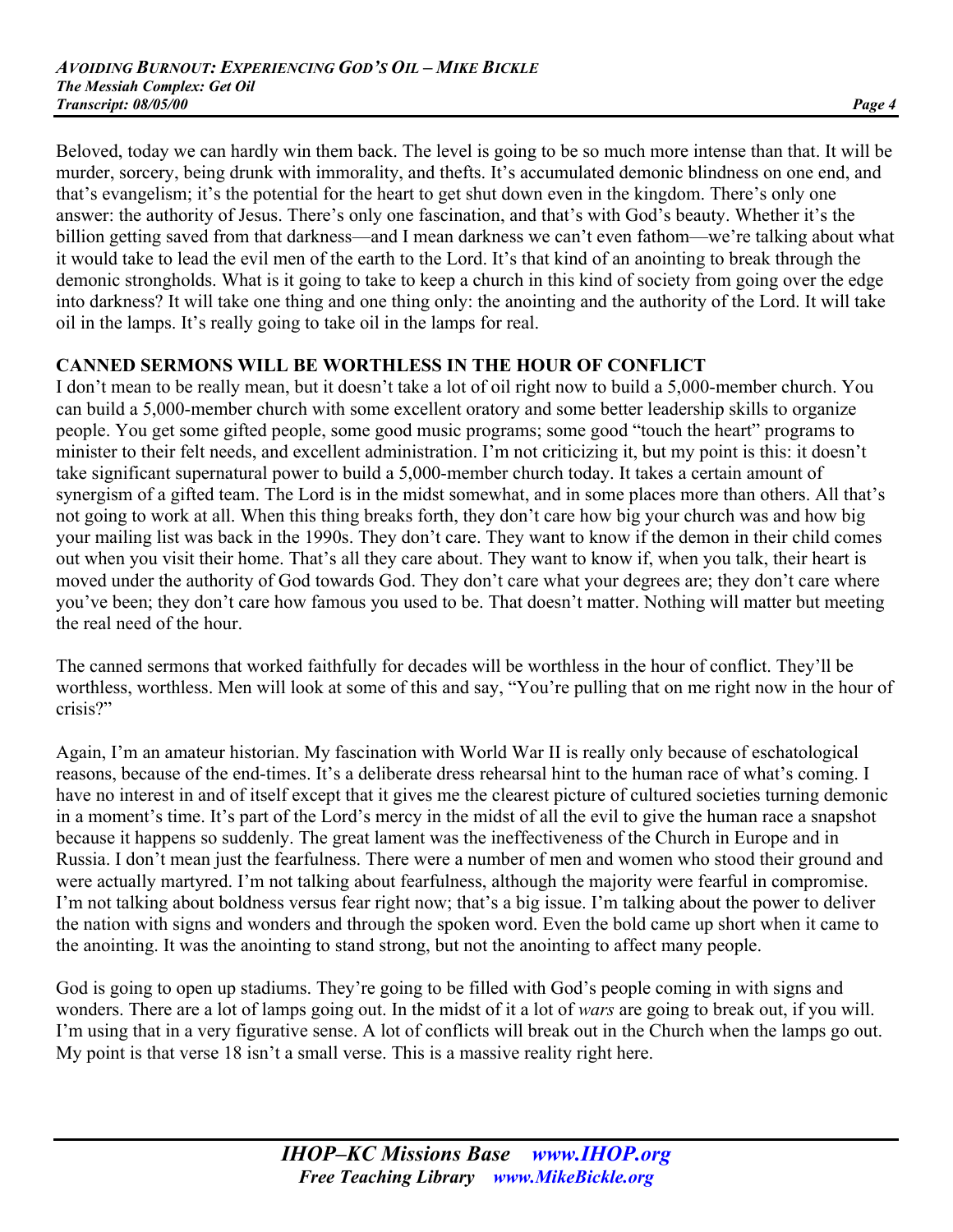## **"GIVE US SOME OF YOUR REALITY, GIVE US SOME OF YOUR INTIMACY"**

I guess because I've been a pastor for twenty-five years that I know what happens when the lamps go out. Sometimes even pastors don't like it. The foolish ministries said to the wise ones, "Give us some of your reality." This is the inward crisis, which is the lack of oil. The outward crisis is that their ministries dry up. It's simply because the crisis of the hour takes men and women, old and young, who have authority flowing out of reality in their inward life. Their musical giftedness, their oratory skills, and their mental abilities to do theology won't deliver anyone apart from the anointing. That really, really, really is what's coming. I feel such a passion in my heart to convince people of the urgency of the hour. A king is appointed in a day; it takes a generation to develop a deliverer.

#### **SPEAKING WITH AUTHORITY THAT FLOWS OUT OF A HISTORY OF REALITY**

Beloved, in verse 6 the cry comes, "He's coming" (Mt. 25:6, paraphrased). In verse 7 they all rise up. They all rise up, yes; they're trimming their lamps. They're making the necessary adjustments. They're getting rid of that old, burnt wick that they have to cut off and prune away. They're making the real, necessary adjustments in their lives. However, even in the midst of responding to the Bridegroom in verse 6, and in even in the midst of rising up, they ran into the surprise of their life. They had no authority in the Spirit. They said, "Lord, we're responding. We're saying yes."

He says, "Yes, I know you're saying yes. This is more than that. This flows out of your history." You can't get a history in God in a few weeks or a few months. In verse 6 they said, "We heard the message," and in verse 7, "We made the adjustments. We trimmed the lamps. We all arose. We took action. What more do You want?"

The Lord says, "I want you to speak with authority that flows out of a history of reality."

They say, "Well, how do we get the history?"

## **IF WE DON'T ADORE HIM, WE WILL ACCUSE HIM IN THE HOUR OF TRIAL**

He says, "Start now." Their foolishness becomes evident in verse 8 when their lamps go out. They say, "We're responding. We want it." They're eager all the way from verse 8 to verse 13. They're very eager. They aren't resistant. These are truly godly ministries. They're just empty. They're eager, but they're empty. They're sincere, but they're shallow in the Spirit.

"I've practiced the piano for years."

"I've studied theology!"

"I worked on preaching gifts!"

"I studied leadership skills!"

Those are great things to do. But it's not the same thing as having spiritual depth. They had no oil. There was an inward crisis. Some think that because they hear the message it's all going to start flowing. No, it doesn't work that way. Last week I was talking to you and to myself personally that our hearts would be protected. If we don't adore Him, we will accuse Him in the great shaking that's coming. If we're not in love with Him, we will be vulnerable to accusing Him.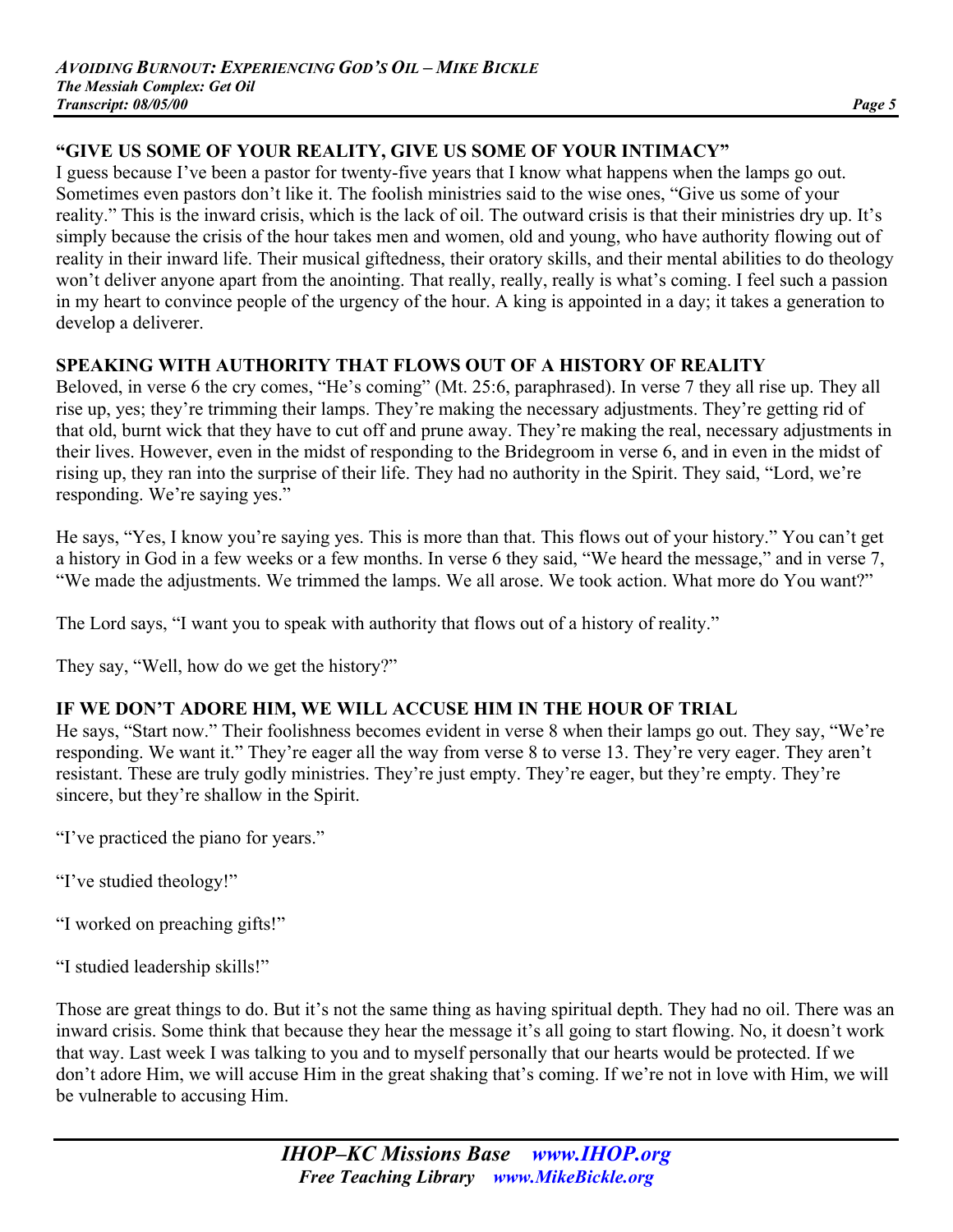## **WE WILL SPEAK AND LIVE FROM THE DEPTHS OF REALITY IN THE HOUR OF DARKNESS**

I'm not talking about us individually right now. I'm talking about the ability to deliver others. I'm not talking about my heart; I'm talking about my ability in the anointing to deliver others. I'm now thinking of my city, my neighborhood, my friends and my family: the ones I want to have a delivering word. I'm not thinking about being rich and famous in ministry; I'm thinking about getting the devil out of that person who has knocked on my door for help. I don't want to be empty. When they say, "What's going on right now? Fifty thousand people just died in the earthquake. I need answers," I don't want to say, "Well, all things work together for good. That's what I learned in Bible school."

I want to look them in the eye and speak with depth, reality, and authority about what's going on. I want to convince them that there's a plan so outrageously wise and glorious for the human race. I want to talk with conviction. I want to talk with depth and with power. I want to heal the sick and cast the devil out of them. I want to show them a way that sustains me in the midst of a society drunk with fornication, and that my heart is soaring without the counterfeit passions. I want to show them how to live in the midst of drunkenness, immorality, murder, and sorcery: to show how to hold my heart in the midst of threats and the fears of those around who don't like me, but soaring with my primary reward being my intimacy with God. I want to have authority when I talk to them. It's not like the society around is going to say, "Gee Mike, you're really a good guy. You're an upbeat guy. It's really neat that you stand with energy for everything that we're against. That's wonderful."

Beloved, there's going to be fear everywhere. The things that are burning in my heart and burning in your heart are going to quadruple with intensity before the Lord returns. These things will cause so many people to be mad. People are going to knock on our door and say, "How do you keep this thing? How do you keep from yielding to the sin? How do you keep from giving way to the fear of the people who you're making mad?"

"I carry my primary reward with me, which is intimacy with the Godhead."

"Is that just something you're hanging onto by faith?"

"No, it exhilarates me and it fascinates me! I live somewhere far away from here. I don't need to be drunk with immorality. I don't need sorcery and false power; I have real power. I have more power than the demons that you're worshiping. I have more fascination than the perversion you're dealing with. I don't have to steal and kill from anyone. I don't have to murder anyone. I have a relationship with the God of all the earth. He will supply my needs."

They say, "Where is this coming from?"

Beloved, a canned sermon is never going to deliver broken, blinded people in the hour of crisis. When the sin increases, when the rage of darkness increases, and when the shaking of God increases, the voice of the Lord will be in the midst of His people. The voice of the Lord will shake all the powers around (Ps. 29:9, paraphrased). The lamps will go out.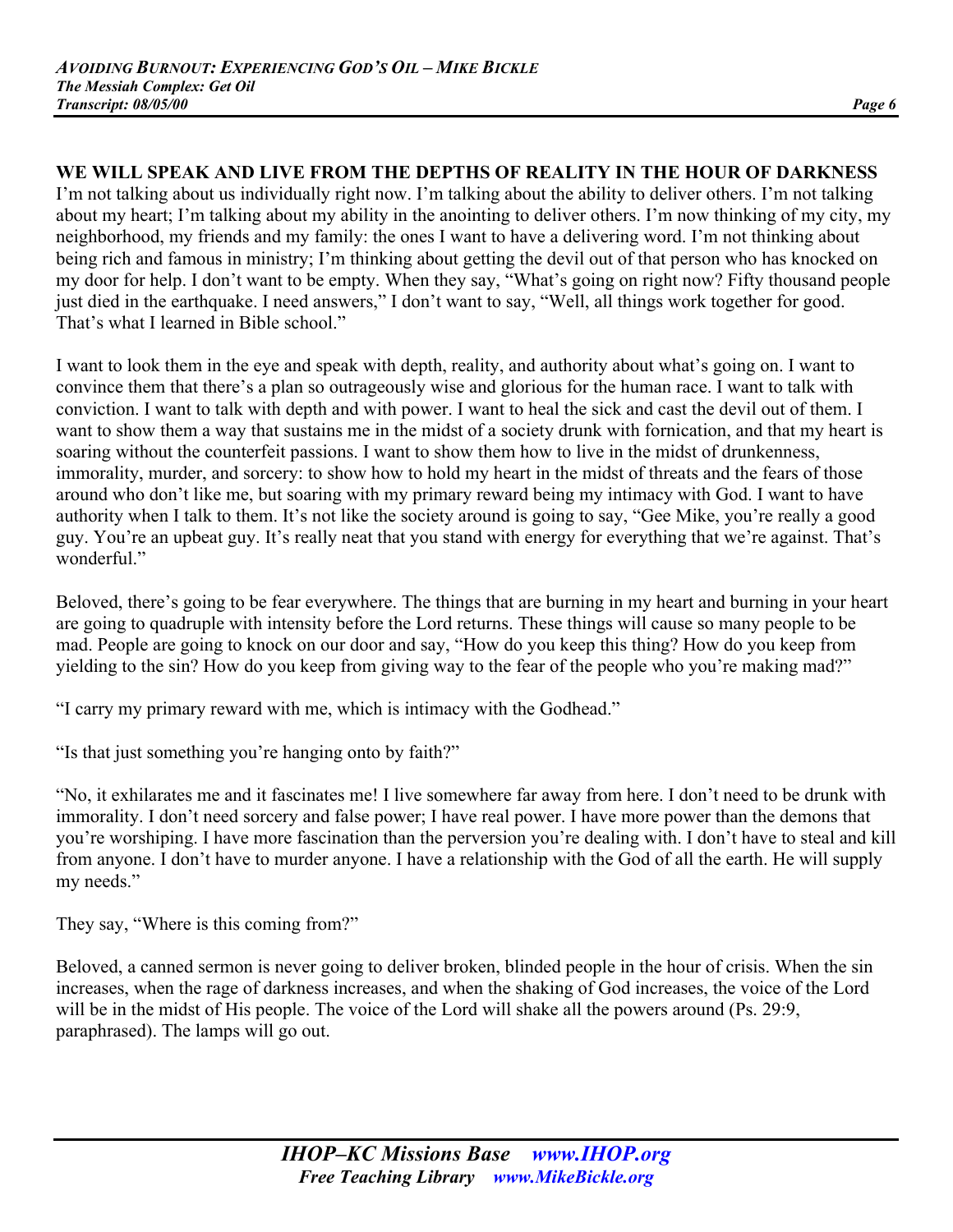## **"GO BUY OIL FOR YOURSELF; TAKE THE TIME TO KNOW HIM FOR YOURSELF"**

In verse 9, the wise answered and said, "No, we won't give you our stuff" (Mt. 25:9, paraphrased). They said, "No?"

One of the wisest things the wise ever said was, "No." The foolish ministries scratched their heads and said, "No?" They were expecting "yes." This is the wisdom of God that they said no. I know it's a little confusing on the surface.

They say, "No, lest there should not be enough for us and you; but go rather to those who sell, and buy for yourselves" (Mt. 25:9, NKJV). In other words, "Acquire your own inward reality by the God-prescribed means in grace."

But while they go to buy, the Bridegroom comes (Mt. 25:10). I love this phrase: "Those who were ready went in with him" (ibid). Beloved, there will be a multitude in the earth that is ready. Isn't that awesome? If you don't mind writing in your Bible in big ink, I put my initials there. That's the place to put your initials. If you don't want to put your initials, then go ahead and put mine. Anyway, I look at that phrase, "Those who were ready," and say, "Yes! I'm going for it. I want to be one of those who are ready and are filled with exhilarated love, fascinated in the beauty of God, and understanding, to some degree, what's happening—strong in the might of our God."

Of course, we know in Revelations 19:7 that the bride is prepared at the end. In Revelations 19:7 she's made ready. Here it's talking about it happening in actuality on the earth.

#### **THE ULTIMATE PRIZE OF THIS LIFE IS COMMUNING WITH THE GODHEAD**

"While they went to buy, the Bridegroom came." I'm trying to get back to verse 9, but I have to play around with verse 10 for a moment. I don't mean "play around," but hover around it. "The Bridegroom came." The universal revelation of the Bridegroom God will come. The Bridegroom comes. This doesn't mean the second coming here. This means the breaking in with power. The Lord comes in three ways. In verse 6, the message is that He's coming. In verse 10, He's come. In Revelation 22:17, "The Spirit and the bride say, 'Come'" (Rev. 22:17). He comes to us, and that's intimacy. He comes through us and that's revival. He comes for us and that's the second coming.

I'll go through that again. It's the threefold coming. When the Spirit and the bride say, "Come, Lord," then He comes to us. It's intimacy with the Godhead. It's the ultimate prize of this life, which is communing with the Godhead. It's understanding a little of what He's thinking, feeling a little of what He's feeling and doing a little of what He's doing. It's communing and oneness with the Godhead. Wow! He comes to us in intimacy. He comes through us. I'm now talking about anointed ministry. I'm just using the word *revival*. I realize there are other words to use besides *revival*; that's just a generic word. It's the power of God breaking out. He comes to us before He comes through us.

Then He comes for us; that's the second coming. Verse 10 here is not the second coming; verse 10 is the coming to us and the coming through us. Beloved, He does come. There's an hour when the reality of the Bridegroom God will cover the earth. I don't mean that every human being will understand it, but the Church will. We're pressing into it in the year 2000 a bit ahead of time, and we're singing these songs, preaching these sermons. We're talking it through; we're dialoguing and rewriting all these lines of code in our brain called a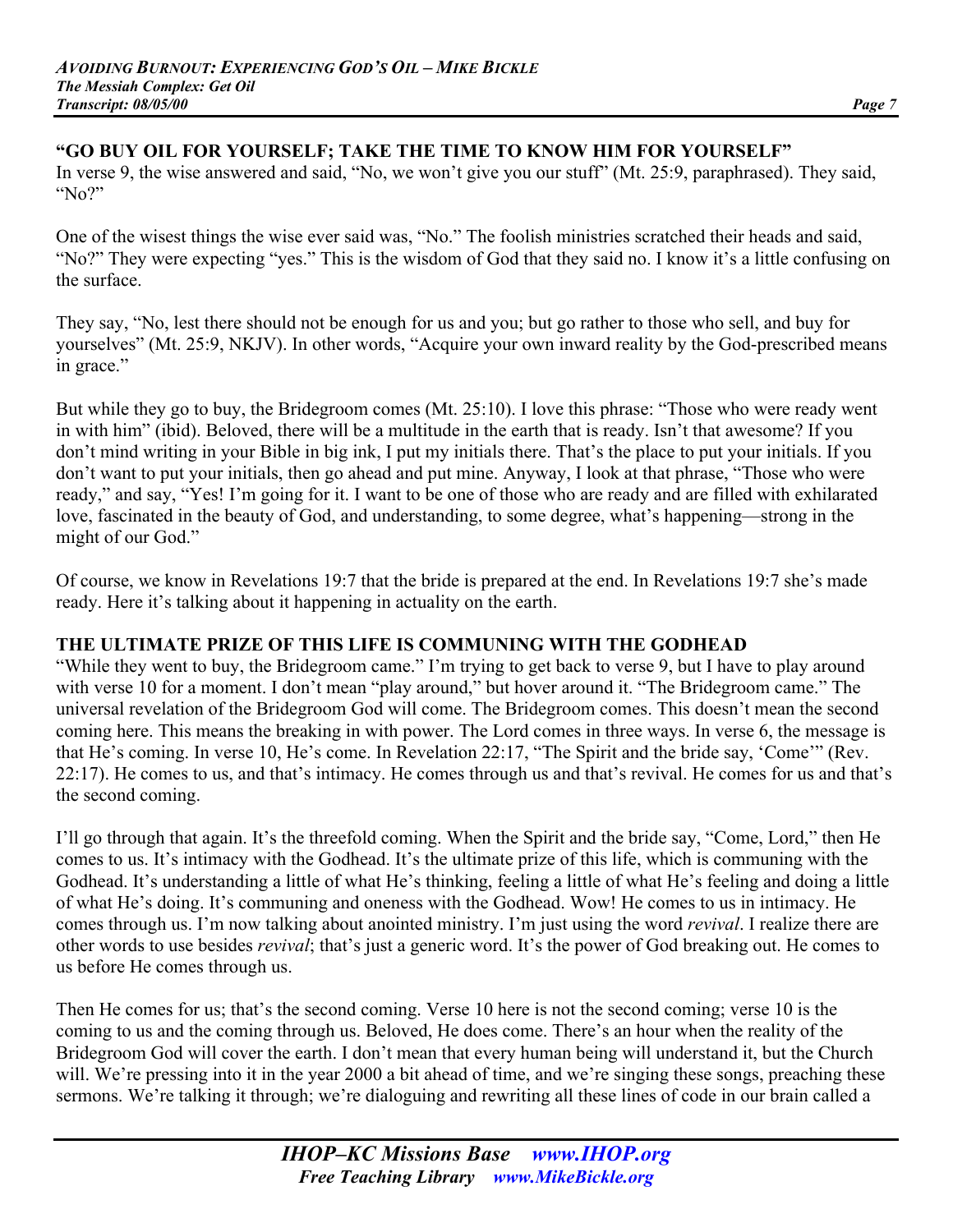renewed mind. We're going through it; we're singing. The singers are singing the Song of Solomon. We don't even know what the Song of Solomon is about, but it doesn't matter. We're doing it.

We're putting our hearts in the midst of the fire. We're putting our hearts in the way of the fire. We're doing it. I tell you, it's growing and growing. One year turns into two, two turns to five, and five turns to ten. Before you know it, this reality will be covering the earth. I don't mean the reality from here; I'm talking about the reality sovereignly.

#### **THE MESSIAH COMPLEX: THE MOST SUBTLE FORM OF PRIDE IN THE CHURCH**

"Lest there should not be enough for us and you" (Mt. 25:9). What He's addressing here is one of the most powerful errors of the foolish ministries. It's the most subtle form of pride in the Church. It's called a messiah complex. It's the messiah complex that says, "If I don't deliver them, then no one will."

Martha touched the messiah complex. Martha had no ability to say no. If she didn't deliver, then God's program would be in trouble. It's the inability to say no. What Jesus is saying is this: that people who have oil know their God-ordained weakness and limitations. They know the sphere of their mandate from God. Beloved, it's when we know our limited sphere because we know our weakness and we stay in our sphere. We don't try to be everything such as all the ministries to everyone in the Church. We stay in our position; then that's called wisdom. One of the great reasons the foolish don't have oil isn't because they don't love God. They do, because in verse 1 they had oil initially. They didn't maintain a deep engagement with God. They had it in verse 1; they went out to meet Him and they had lamps that were working. They lost it in the rigors of ministry. It's not talking about rebellious ministries that are insincere. They're not evil or wicked; they're foolish.

The folly of losing the verse 1 anointing and reality is in verse 9. They couldn't say no. They thought they were the answer, or they were so captivated by the fear of man that they couldn't bear disappointing anyone. They fell into the Martha syndrome. They were running around in frenzied activity all the time. They were making everyone happy, which is one type of personality, and imagining, "We're the sole deliverer," which is the other type of personality. One person leans one way and the other person leans the other way.

Verse 9 isn't like a calloused commission from heaven to just let everyone go to hell. "Let them slide into the abyss!" It's not an anti-compassion statement, no. It's a divine boundary line statement. It's the boundary lines of redemption and how redemption works. It's understanding our weakness. In other words, they wanted oil. They wanted reality. They said, "We can't give you reality. It doesn't work that way. We can't deliver you of your unanointed ministry. We can't. God ordained your reality to win you. He doesn't want to give you our authority so you can bypass intimacy to be successful again. No! You can't bypass intimacy. You can't bypass the oil to get your lamp shining again and to get on the road for Jesus in the ministry. It doesn't work that way. You won't lure us into it. We won't yield to the fear of man and try to prop up your failing ministry. We can't do it. It's not because we don't care; it's because the God of the universe doesn't want you anointed and bypassing intimacy with His own heart. No! We can't bypass God's plan, number one. Number two, in the limitations of who we are we can't bring everything to everyone and maintain the fire in our own soul."

Blessed is the wise ministry that takes their weaknesses seriously and stays in their boundary lines. They can't do it without a small amount of reality, because they'll be driven by the fear of man and making everyone happy.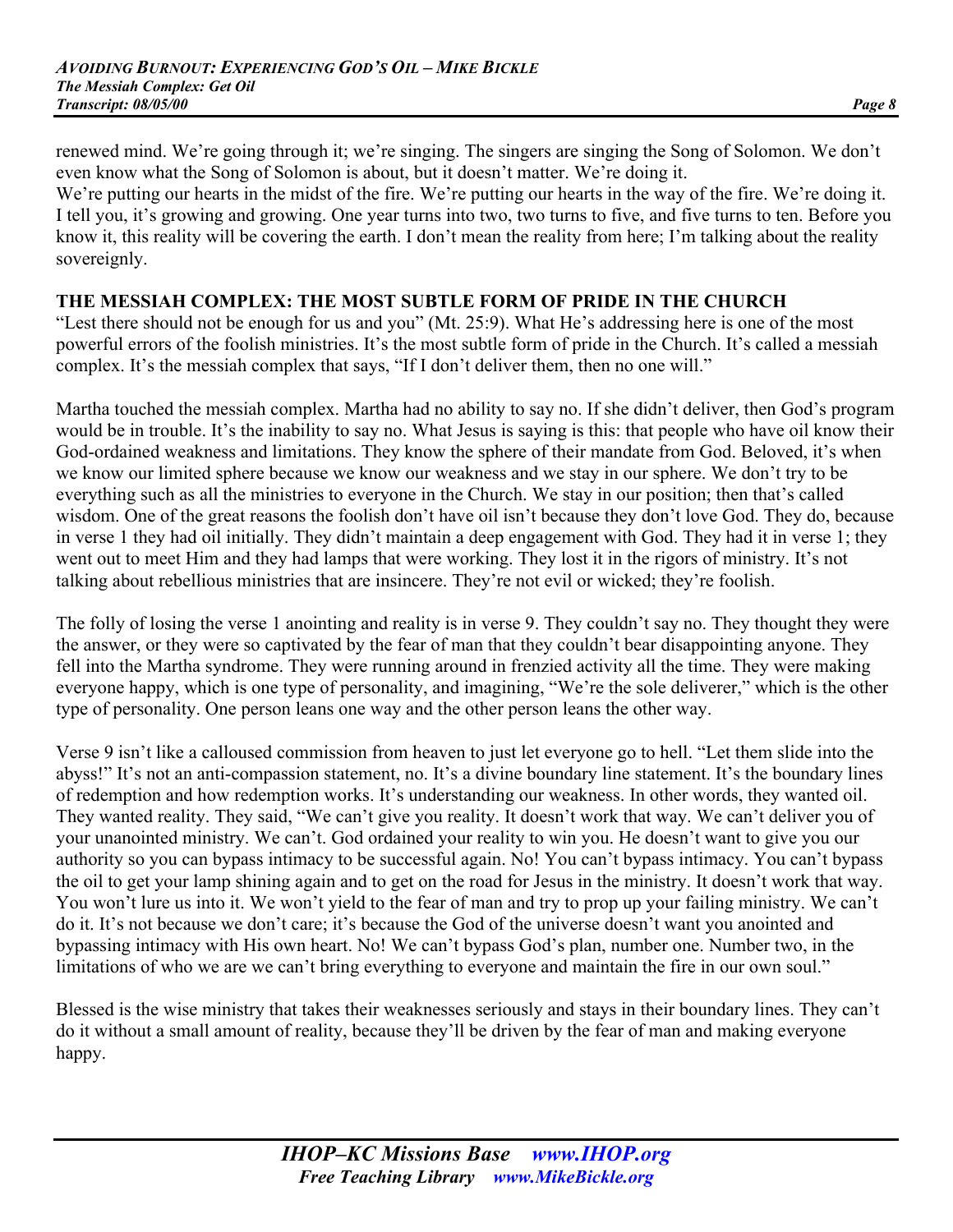I'll be the hero of my own story as I end here. At least I'm admitting it. I'll tell you plenty of bad stories some other day about me. I remember this was the verse the Lord used for me. It was this parable. I've shared this a few times over the years about how I was with John Wimber. John Wimber invited me to travel around the world with him, which I did for three years. Some of you don't know the name "John Wimber." He's a man who has gone on to be with the Lord now. He invited me and I did many conferences in many nations. I don't mean hundreds, but five or ten nations, or however many. It was a lot of places. A lot of the conferences were large for my little peanut brain. They were 3,000-, 4,000-, 5,000-, and 10,000-member conferences all around.

The Lord told me to go, but something was happening. I started in verse 1. I went with oil burning in my lamp. I went in the overflow of my life in God of the last ten years. I had a fresh word and it was burning in me. I had a spirit of prayer. I had tenderness. The Word of God moved my heart and tears of adoration and tenderness were almost my daily portion with the Lord. I could feel His heart and I loved it. I went and there were large conferences all around everywhere. They were all over the earth in various countries.

I remember sitting that day in that van in Denver, Colorado. I looked John right in the eyes. It was June of 1991. I had six more planned with him and then we were going to look at the future. I said, "John, how many more?"

He said, "Well, we have six more on the plan."

I said, "I have to ask you something."

He said, "What?"

I said, "I have to get out. I want you to release me today from all of them."

He got quiet and said, "Are you upset?"

I said, "Not at you, no."

He said, "Well, good, because you haven't said anything."

I said, "No, not at you at all." I said, "I'm backsliding, John."

He says, "I don't think you are." It was like, "Oh shucks," and he put his hand on me.

I said, "No, don't comfort me out of this thing. This is the gift of God. Take your hand off of me."

I didn't really say that, but he smiled like, "Oh shucks, that's neat."

I said, "No, no, no, I'm backsliding for real. I mean it. I'm not involved in a scandalous sin—nothing like that." I said, "John, I open my Bible and my heart doesn't move like it has for years. It doesn't move. The tenderness is gone. The spirit of prayer has lifted. The tears are dried up. I'm ministering on fumes from yesterday's reality. I won't live this way. I can't live this way."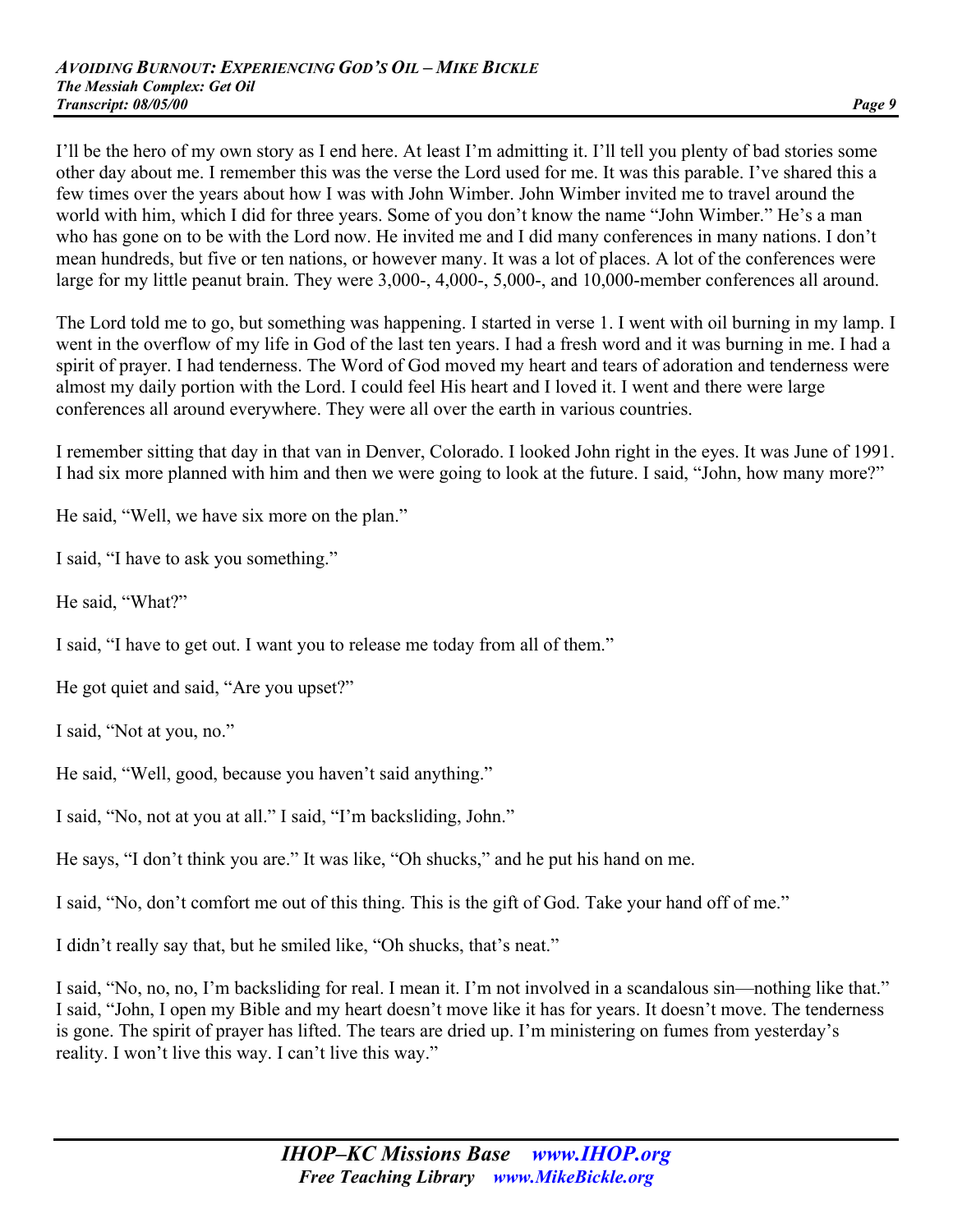I like how Gary said it. He said, "I'm just going to stand before the people and burn. I won't burn the wick; I'll burn the oil. I will live in the reality of who I am today."

I said, "John, I can't and won't live without my heart tenderized in God. I won't, and it's gone. I'm going back if you'll bless me. I promised I would be with you. You have to bless me, but I beg you to bless me."

He said, "You're serious?"

I said, "I don't want mercy. I want you to release me. The Lord loves me. It's not about that. I can't live with my heart unmoved like it is right now. Nothing happens. When I pray, it's just that old stone thing that so many others complain about. I won't live that way."

He said, "OK. You mean it?"

I said, "Yeah."

He said, "You're free from everything. I bless you."

I said, "I need your blessing."

He said, "I bless you."

I came back home and told our leadership team, "I canceled it all."

They said, "Did you and John have a fight?"

I said, "No, I'm backsliding."

They said, "You are?"

I said, "No more than you are." I did, because we all understood what I meant. I said, "Really, I am, but no more than you. Guys, what are we going to do? We'll have nothing to say in the next ten years if we keep going this way."

I look back at that event nine years ago. Obviously, that's the grace of God. I'm the hero of my story this time, but I see that as the grace of God. I'm saying, beloved, we have to have something to say when we go. I'm not just afraid that my lamp will go out and I'll lose my crowd; I'm afraid that when my lamp goes out it's because my heart has gone out and that I won't lose by the grace of God.

Amen. Let's stand.

#### **MINISTRY TIME**

Beloved, it's not enough to do our job and go through the motions. All I want is for us to be theologians. I really do. I want us to be skilled musicians and singers, but I want us engaged with the Bridegroom God.